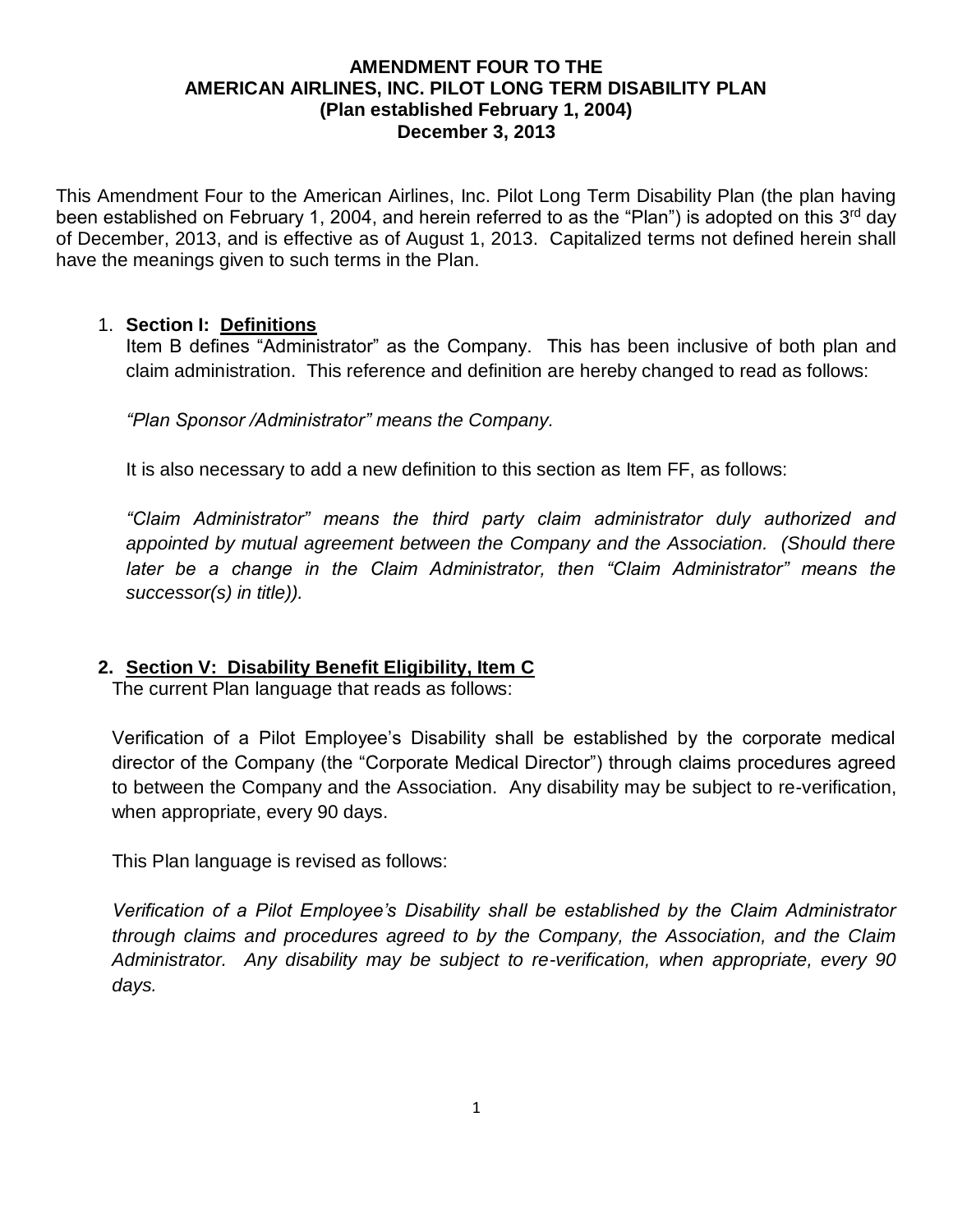# **3. Section VIII: Pilot Employee Administrative Provisions, Item E 6**

The current Plan language reads as follows:

If, at the end of the eighteen (18) months of payments, the Pilot Employee has not shown progress toward recovery as determined by the Corporate Medical Director, all Disability benefits terminate.

The Plan language is revised as follows:

*If, at the end of the eighteen (18) months of payments, the Pilot Employee has not shown progress toward recovery as determined by the Claim Administrator, all Disability benefits terminate.*

# **4. Section VII: Company Administrative Provisions, Item (2)**

The current Plan language reads as follows:

Powers of the Administrator. The Administrator shall possess authority to control and manage the operation and administration of the Plan, as provided herein.

The Plan language is revised as follows:

*Powers of the Plan Sponsor/Administrator. The Plan Sponsor/Administrator shall possess authority to control and manage the operation and administration of the Plan, as provided herein. The Plan Sponsor/Administrator shall oversee the duties and performance of the Claim Administrator.*

*Powers of the Claim Administrator. The Claim Administrator shall possess the authority to control and manage the claim operation and claim administration of the Plan.*

#### **5. Section VII: Company Administrative Provisions, Item 4 (h)** The current Plan language reads as follows:

To exercise any and all functions of the Administrator of the Plan as set forth herein.

The Plan language is revised as follows:

*To exercise any and all functions of the Plan Sponsor/Administrator as set forth herein.*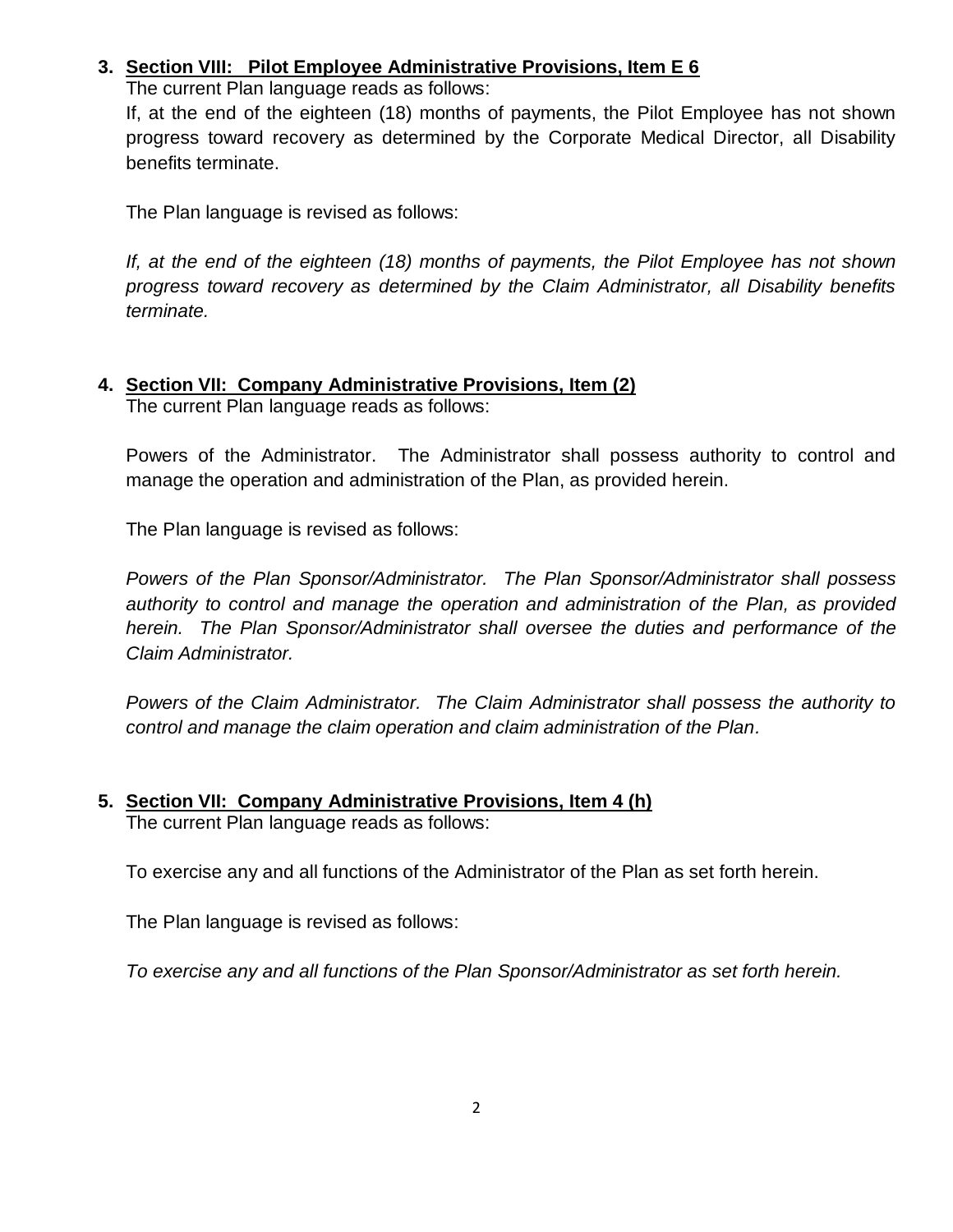#### **6. Section VII: Company Administrative Provisions, Item F, Second Paragraph**

The current Plan language reads as follows:

Any director, officer, or employee of the Company may act in more than one fiduciary under the Plan and the Administrator may employ one or more persons to render advice to any director, officer, or employee of the Company, with respect to such individual's responsibilities under the Plan.

The Plan language is revised as follows:

*Any director, officer, or employee of the Company may act in more than one fiduciary under the Plan and the Plan Sponsor/Administrator may employ one or more persons to render advice to any director, officer, or employee of the Company, with respect to such individual's responsibilities under the Plan.*

- **7. Section VII: Company Administrative Provisions, Item G, First Paragraph** The reference to "Administrator" changes to *"Plan Sponsor/Administrator"*.
- **8. Section VII: Company Administrative Provisions, Item G, Second Paragraph** The reference to "Administrator" changes to *"Plan Sponsor/Administrator"*.
- **9. Section VII: Company Administrative Provisions, Item H** The references to "Administrator" change to *"Plan Sponsor/Administrator"*.
- **10.Section VIII: Pilot Employee Administrative Provisions, Item A** The references to "Administrator" change to *"Plan Sponsor/Administrator"*.
- **11.Section VIII: Pilot Employee Administrative Provisions, Item B** The references to "Administrator" change to *"Plan Sponsor/Administrator".*
- **12.Section VIII: Pilot Employee Administrative Provisions, Items C(1), C(2), C(3), C(4)**  The references *to* "Administrator" change to *"Plan Sponsor/Administrator"*.
- **13.Section VIII: Pilot Employee administrative Provisions, Item D** The references to "Administrator" change to "Plan Sponsor/Administrator".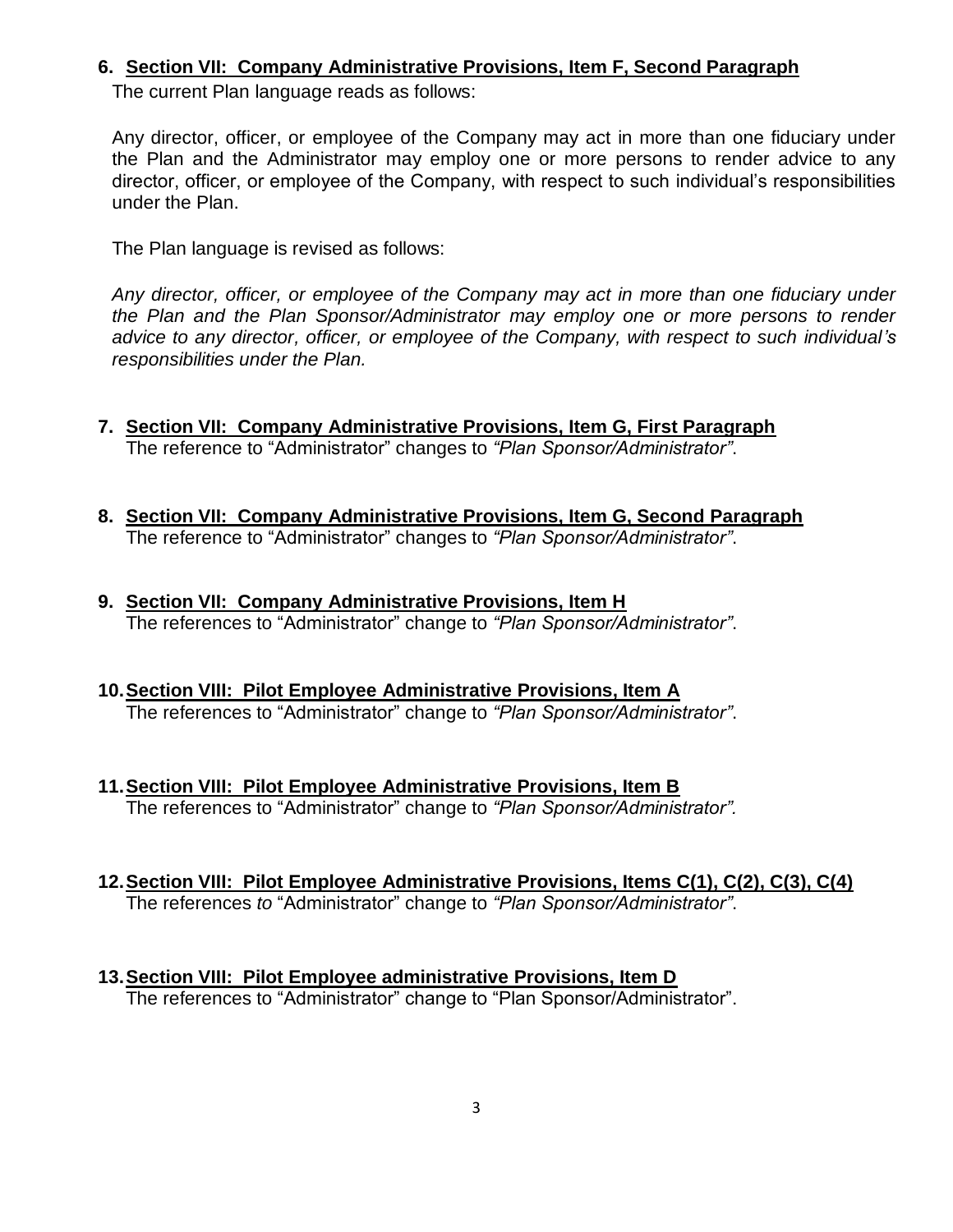- **14.Section VIII: Claims Filing Procedure, Item E, First Paragraph** Reference to "Administrator" changes to *"Claim Administrator"*.
- **15.Section VIII: Claims Filing Procedure, Item E, Second Paragraph** References to "Administrator" change to *"Claim Administrator"*.
- **16.Section VIII: Claims Filing Procedure, Item E, Second Paragraph** The current Plan language reads as follows:

The Administrator will provide notifications and/or payments directly to the Disabled Pilot Employee based on the last known address.

The Plan language is revised as follows:

*The Claim Administrator will provide notifications directly to the Disabled Pilot, and to the Company for payment of disability benefits. The Company will provide payments directly to the Disabled Pilot Employee based on his last known address.*

- **17.Section VIII: Claims Filing Procedure, Item E, Third Paragraph** The reference to "Administrator" changes to *"Claim Administrator"*.
- **18.Section VIII: Claims Filing Procedure, Item E, Fourth Paragraph** References to "Administrator" change to *"Claim Administrator"*.
- **19.Section VIII: Appeal and Review of Disability Claims, Item F(3)** Reference to "Administrator" changes to *"Plan Sponsor/Administrator"*.
- **20.Section VIII: Appeal and Review of Disability Claims, Item F(7)** The reference to "Administrator" changes to *"Plan Sponsor/Administrator"*.
- **21.Section VIII: Appeal and Review of Disability Claims, Item (F9)** The reference to "Administrator" changes to *"Plan Sponsor/Administrator"*.
- **22.Section VIII: General Administration—Finality of Decisions, Item G(2)** The reference to "Administrator" changes to *"Plan Sponsor/Administrator and/or Claim Administrator"*.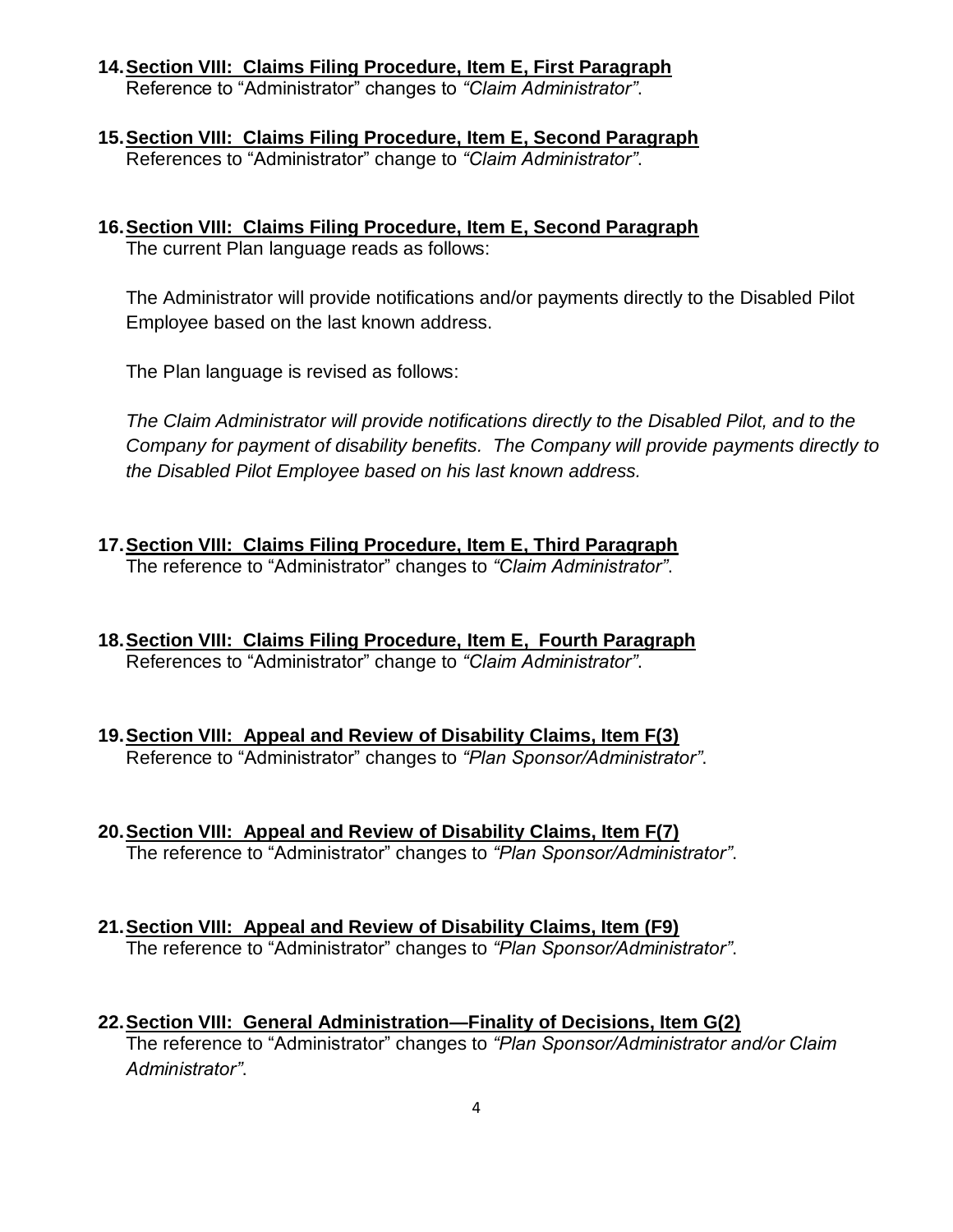#### **23.Section VIII: General Administration—Finality of Decisions, Last Paragraph**

The reference to "Administrator" changes to *"Plan Sponsor/Administrator and/or Claim Administrator"*.

#### **24.Section IX: Fiduciaries' Duties, Item A(3)**

The reference to "Administrator" changes to *"Plan Sponsor/Administrator"*.

## **25.Section IX: Fiduciaries' Duties, Item B(3)**

The reference to "Administrator" changes to *"Plan Sponsor/Administrator"*.

## **26.Section IX: Fiduciaries' Duties, Item C(1)**

The references to "Administrator" change to *"Plan Sponsor/Administrator"*.

## **27.Section IX: Fiduciaries' Duties, Item C(2)(a)**

The reference to "Administrator" changes to *"Plan Sponsor/Administrator"*.

## **28.Section IX: Fiduciaries' Duties, Item E(3)**

The reference to "Administrator" changes to *"Plan Sponsor/Administrator"*.

# **29.Section IX: Fiduciaries' Duties, Item E(4)**

The reference to "Administrator" changes to *"Plan Sponsor/Administrator"*.

# **30.Section IX. Fiduciaries' Duties, Item I, First Paragraph**

The reference to "Administrator" changes to *"Plan Sponsor/Administrator"*.

## **31.Section IX: Fiduciaries' Duties, Item K**

The reference to "Administrator" changes to *"Plan Sponsor/Administrator"*.

# **32.General Information About the Plan, Your Rights Under ERISA**

The references to "Plan Administrator" change to *"Plan Sponsor/Administrator"*.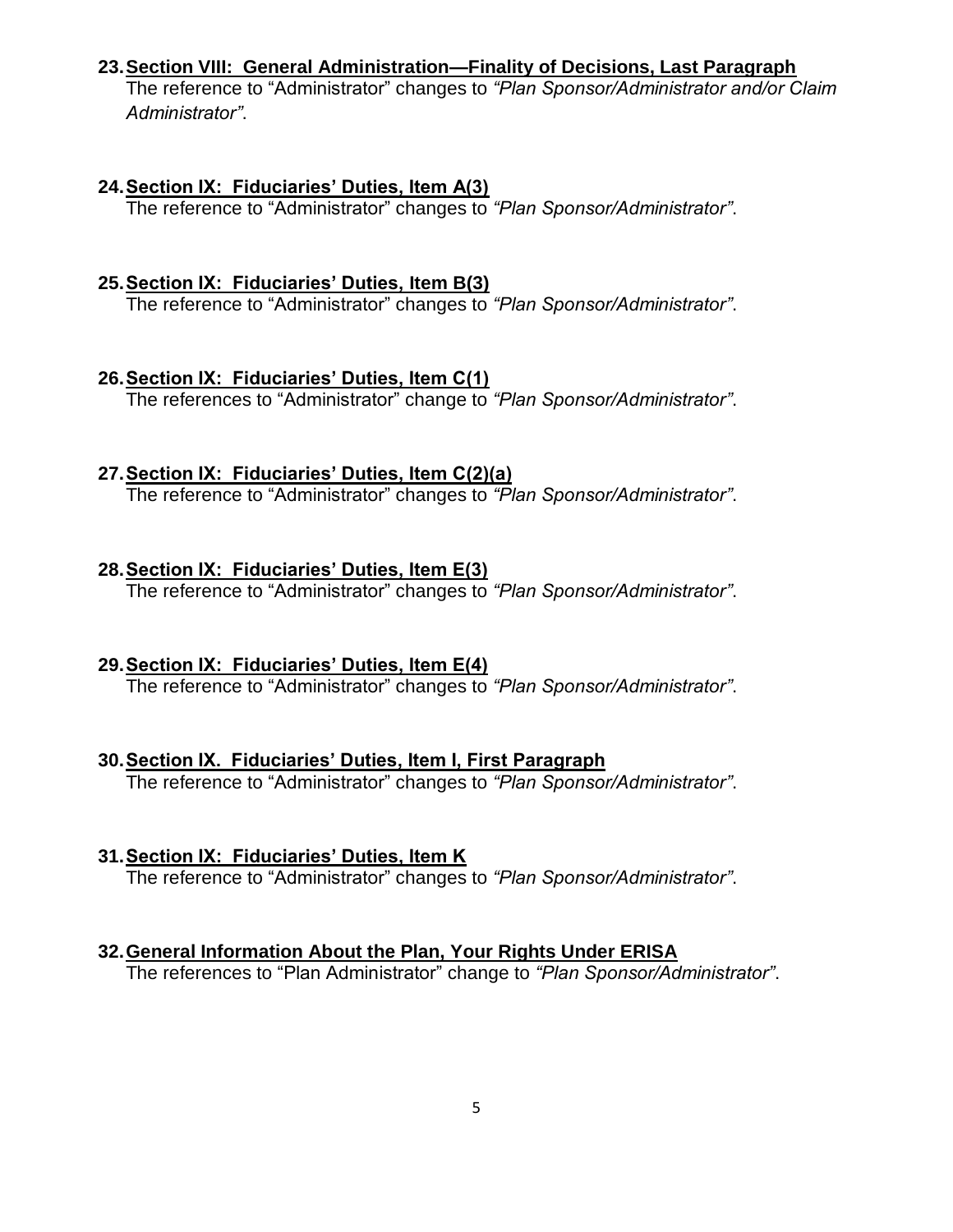## **33.General Information About the Plan, Your Rights Under ERISA, For General Information, Contact**

Web Address changes to *my.aa.com . Online chat is available on this site, also*.

# **34.Plan Information, Agent for Service of Legal Process**

"Managing Director, Employee Services" changes to

*Managing Director, Health and Welfare American Airlines, Inc.*

*Mailing Address: PO BOX 619616 Mail Drop #5126, HDQ1 DFW Airport, TX 75261-9616*

*Street Address: 4333 Amon Carter Boulevard Mail Drop #5126-HDQ1 Fort Worth, TX 76155*

#### **35.Plan Information**

An entry is made immediately following the Agent for Service of Legal Process, and should read as follows:

*Claim Administrator: Harvey Watt & Company PO BOX 20787 Atlanta, GA 30320*